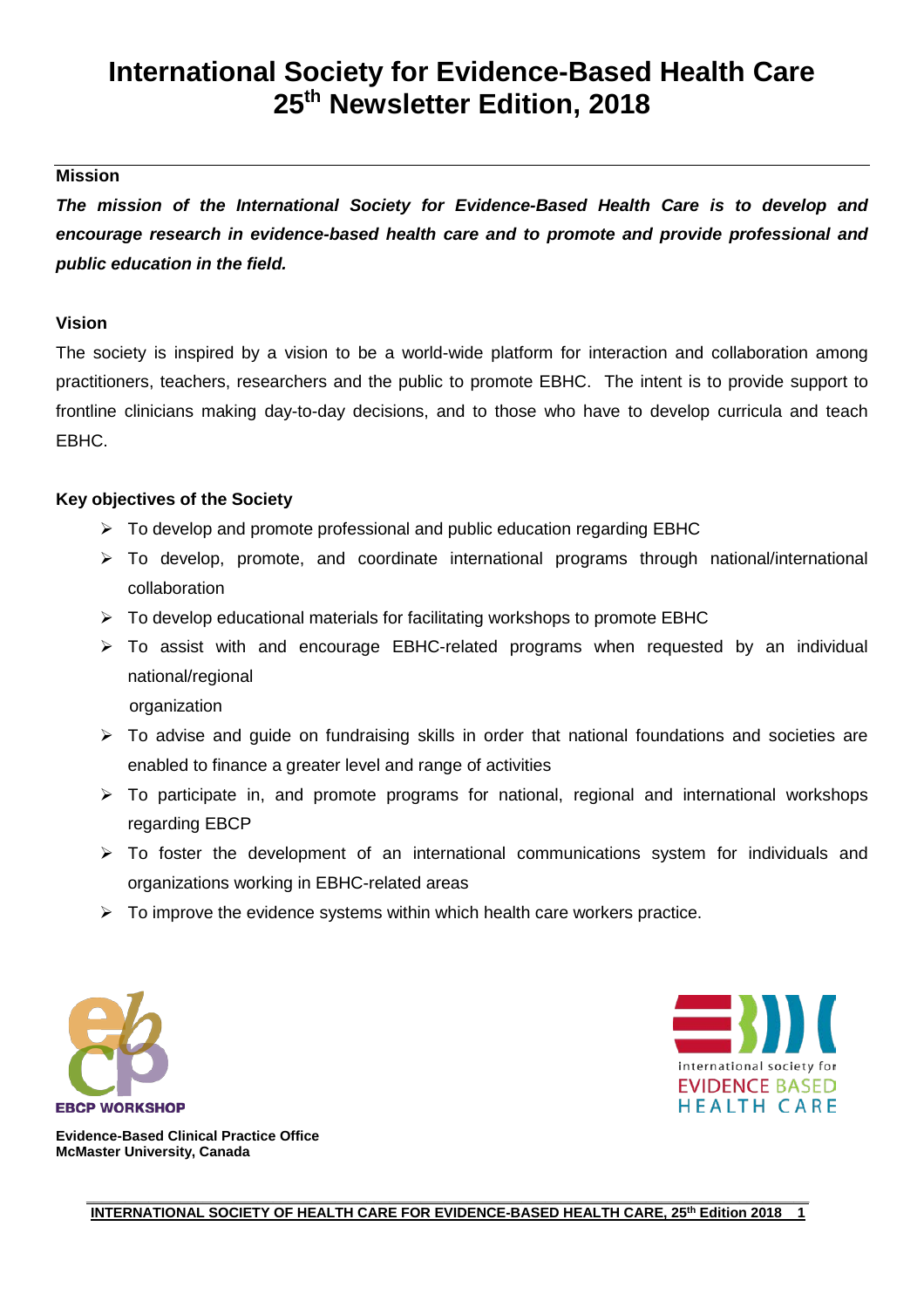# **TABLE OF CONTENTS**

## **RESEARCH and REVIEWS**

### **RESOURCES and REVIEWS**

| $\overline{\mathbf{4}}$ |
|-------------------------|
| - 5                     |
|                         |
|                         |

## **WORKSHOPS AND CONFERENCES**

| Finding, Interpreting and Using Systematic Reviews: An Evidence Synthesis Workshop in Kenya,   |  |
|------------------------------------------------------------------------------------------------|--|
| Engaging Health Systems to Support Evidence-Based Healthcare: A Perspective From the Brazilian |  |
|                                                                                                |  |
|                                                                                                |  |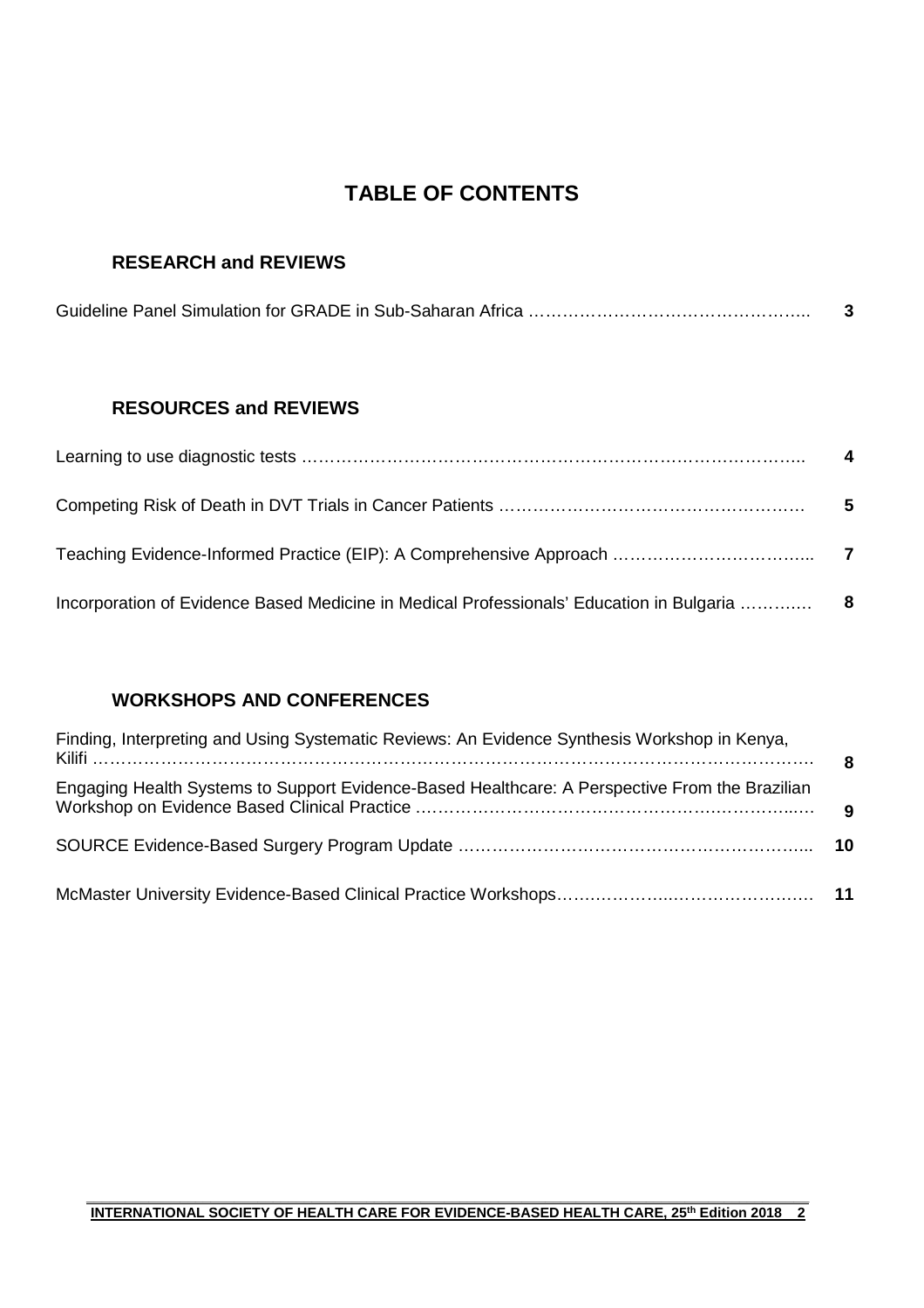# **Guideline Panel Simulation for GRADE in Sub-Saharan Africa**

.

### Michael McCaul, Tamara Kredo, Nandi Siegfried

Guideline Development Groups at the World Health<br>Organization (WHO) are multidisciplinary multidisciplinary committees, representing diverse global regions and including people with complementary expertise to contribute to the development of evidenceinformed recommendations. Understanding the guideline development process is a necessary competence for programme managers, clinicians and researchers active in policy-making. In sub-Saharan Africa, opportunity for participation in guideline development lags behind well-resourced settings. In response, we developed a guideline panel simulation workshop, embedded in a Masters level clinical guideline module. Here we report on the development and piloting of the workshop and the associated facilitator manual.

Stellenbosch University (South Africa) hosts a Master's module on clinical practice guidelines including approaches for guideline appraisal, development and implementation. In 2017, we devised a guideline simulation exercise based on a topic relevant to Africa, namely Pre-exposure prophylaxis with Tenofovir to reduce HIV transmission. Students were assigned roles in advance of a 3-hour simulated guideline panel meeting led by a facilitator experienced in guidelines development. Participants were encouraged to contribute to the discussions either within their assigned roles or from their own experience.

In 2018, we used the simulation experience to inform production of a facilitator's manual (Figure 1). The manual outlines a step-by-step approach to delivery of the simulated GRADE evidence-todecision process. The simulation objectives, setting, role and content are provided to facilitators to adapt to their needs and the needs of the group. The content covers five key learning objectives:

### Figure 1



- Guideline panel composition, roles, and managing conflicts of interest (both intellectual and financial)
- Key factors determining overall quality of evidence in a GRADE Evidence Profile
- The GRADE Evidence-to-Decision Framework to inform guideline panel discussions
- Formulation of a recommendation
- Implications of the strength of a recommendation (i.e. weak or strong)

In 2018, a trainer who had observed the 2017 simulation delivered the simulation according to the manualised instructions. Roles for student instructions. participants were assigned relevant to the selected topic of HIV Pre-exposure prophylaxis, an important topic in the region. Twenty participants, including policy-makers and full-time students, attended the 2018 simulation. Feedback was very positive (Figure 2).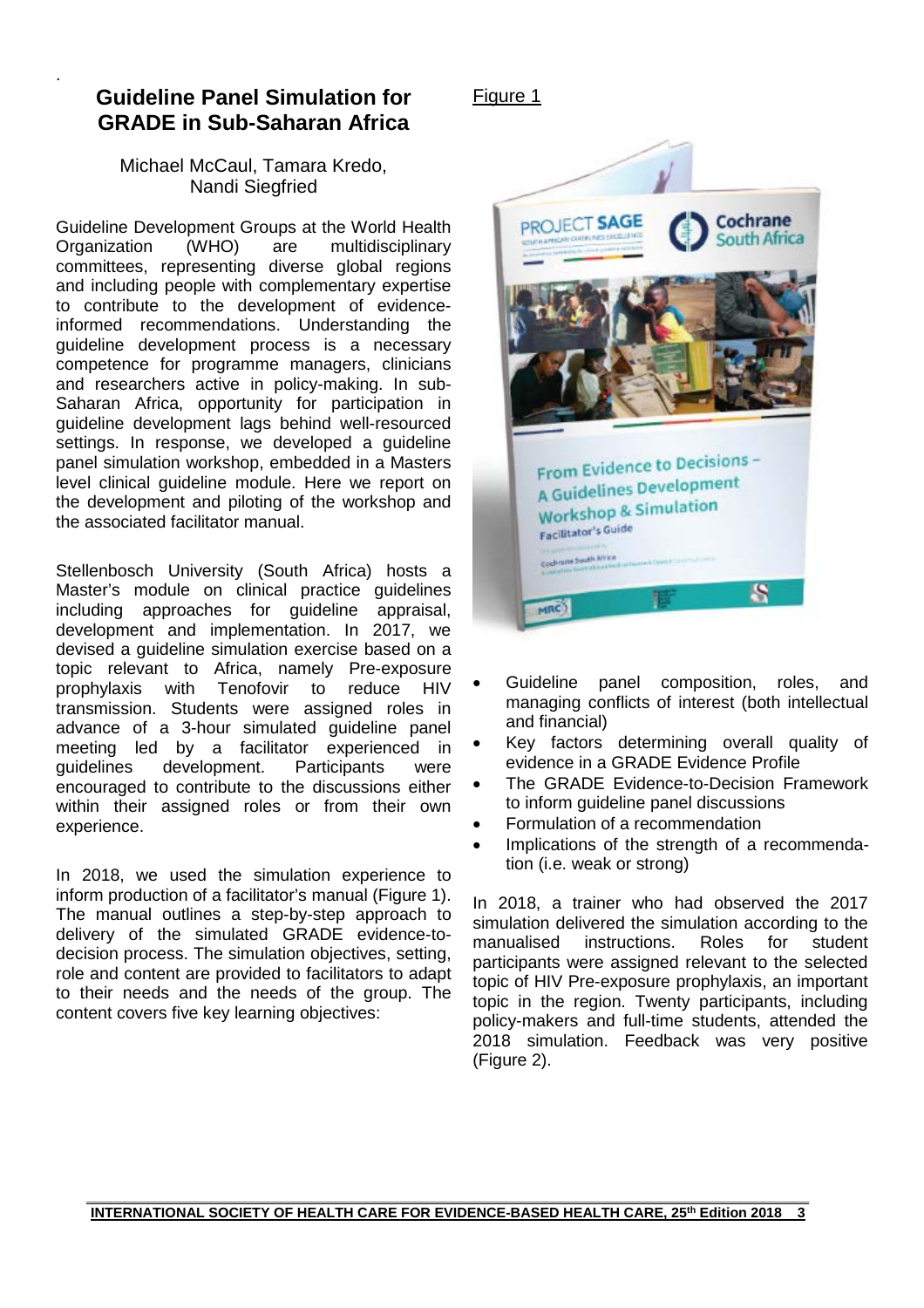### Figure 2



Using a role-play learning method, facilitators were able to provide a respectful environment to guide students through the challenges and realities of working in a Guideline Development Group using the GRADE evidence-to-decision framework as endorsed by the WHO. This facilitator-led, manualised simulation of a real-world guideline development process offers scalable, experiential learning for building capacity in GRADE for guidelines in less-resourced settings. We are exploring an on-line virtual simulation and welcome interested partners and funders.

Contact person: Tamara Kredo [Tamara.Kredo@mrc.ac.za] Cochrane South Africa

# **Learning to use diagnostic tests**

#### Bruce Arroll

There are some issues with diagnostic tests that need to be understood to enable application of probabilistic reasoning to clinical practice.(1) Most of clinical medicine starts with probabilities whereas clinicians tend to talk as if clinical presentations were dichotomous. The key learning points are<sup>1</sup> :

- 1. Probabilistic reasoning requires knowing the degree to which a positive or negative result of a test adjusts the probability of a given disease.
- 2. It is important to know the pre-test probabilities of a disease based on the symptoms and signs of patients in the setting in which you are working. Pre-test probabilities are crucial to what questions you start asking, and are ideally informed by large observational studies. Where

they are not available then personal experience or that of an experienced colleague can be informative.

- 3. The purpose of taking a history and doing a physical examination is to take a presenting pre-test probability and increase it to a probability where standard tests (e.g. lab tests or ultrasound) will rule in or rule out a diagnosis, or to a probability where expensive and/or invasive and/or time-consuming investigations can be justified (e.g. CT scan, colonoscopy).Very high or very low pretest probabilities may mean no testing is required e.g. with a very high pretest you may wish to initiate treatment or gold standard (expensive or dangerous investigations)
- 4. Each question and physical examination is a diagnostic test in itself with a sensitivity and specificity.
- 5. Standard everyday tests (e.g. x-ray, blood or urine) work best in medium prevalence settings in that they reasonably rule in (when positive) and rule out (when negative) conditions. Technically, a rule out is accepting a lower probability of disease and the opposite a rule in is accepting a higher probability of disease that warrants treatment or expensive/dangerous investigations.
- 6. False positives are the problem in lowprevalence settings (see fig 4).
- 7. False negatives are the problem in highprevalence settings (see fig 4).
- 8. A highly sensitive test is useful when the result is negative as it is a good rule out. This is known in evidence-based medicine as a Snout (Sensitivity rule out) e.g. Brain natriuretic blood test is a good rule out for congestive heart<br>failure when negative. Most clinicians failure when negative. Most clinicians erroneously think this is a good way of ruling in a condition.
- 9. A highly specific test is a good rule in. This is known in evidence-based medicine as a Spin (Specificity rules in) e.g. a raised jugular venous pressure is a good rule in for congestive heart failure.
- 10. Numbers may facilitate clinician communication more accurately than words.

#### **\_\_\_\_\_\_\_\_\_\_\_\_\_\_\_\_\_\_\_\_\_\_\_\_\_\_\_\_\_\_\_\_\_\_\_\_\_\_\_\_\_\_\_\_\_\_\_\_\_\_\_\_\_\_\_\_\_\_\_\_\_\_\_\_\_\_\_\_\_\_\_\_\_\_\_\_\_\_\_\_\_\_\_\_\_\_\_\_\_\_\_\_\_ INTERNATIONAL SOCIETY OF HEALTH CARE FOR EVIDENCE-BASED HEALTH CARE, 25<sup>th</sup> Edition 2018 4**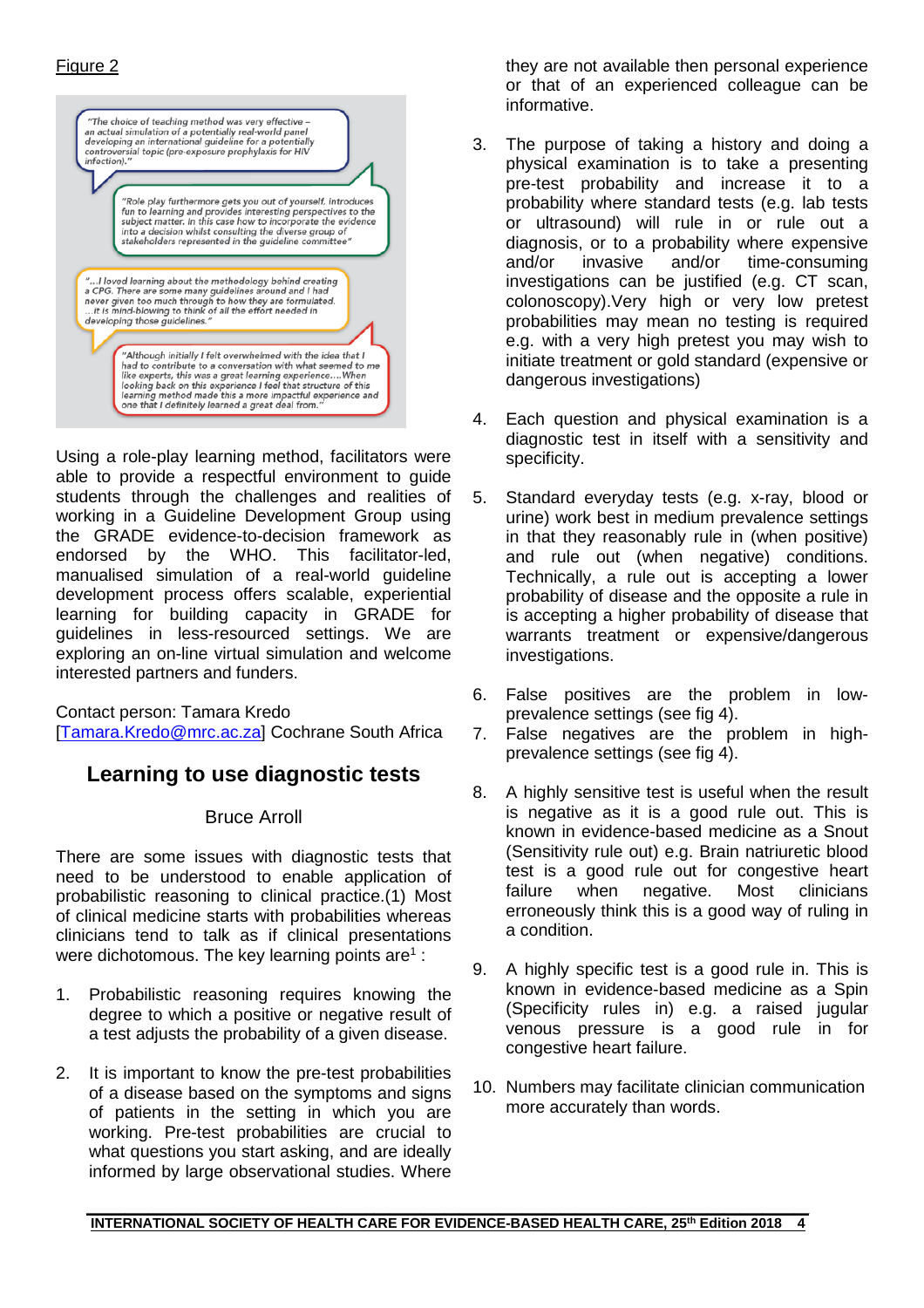#### **Figure 4 from reference 1**

using the example of possible streptococcal disease, shows the influence of prevalence on test performance. This a function of the underlying mathematics of diagnostic tests. All diagnostics tests behave this way and this includes questions on history, what we find on physical examination and what we traditionally think of as medical tests, such as laboratory and radiological tests. Only gold standard tests get around this issue of false negatives and false positives but even those may not be 100% sensitive and specific.



\* the gold standard for this is serum streptococcal antibodies so only practical in a research setting not clinical settings

- **References**
- 1. Arroll B, Allan GM, Elley CR, Kenealy T, McCormack J, Hudson B, et al. Diagnosis in primary care: probabilistic reasoning. J Prim Health Care. 2012;4(2):166-73.

# **Competing Risk of Death in DVT Trials in Cancer Patients**

#### Samuel A. Berkman

Numerous studies have demonstrated increased risk of deep vein thrombosis (DVT) among cancer patients. In fact, venous thromboembolism is the second most common cause of death in cancer patients behind the malignancy itself.

This situation presents a competing risk scenario in which the occurrence of one of the events may alter the probability of the other happening. This relationship assumes particular importance in deciding which cancer outpatients should receive anticoagulant prophylaxis against venous thromboembolism (VTE). If one overestimates the

risk of DVT by not taking into account competing risk, one may subject cancer patients, already at

increased risk of bleeding, to a further increase by unnecessarily recommending anticoagulant prophylaxis. Some of the risk assessment models for recommending DVT prophylaxis in cancer patents have not taken competing risk into account.

Routinely used tests for time to VTE, like the Kaplan- Meier estimator, Log Rank test and Cox proportional hazards ratio ignore competing risks. These methods treat VTE as the only possible event, since the cancer patient who remains VTE free, but dies or is lost to follow-up, is handled as missing data.

Missing data from survival analysis can fall under non-informative or informative censoring; the latter

**\_\_\_\_\_\_\_\_\_\_\_\_\_\_\_\_\_\_\_\_\_\_\_\_\_\_\_\_\_\_\_\_\_\_\_\_\_\_\_\_\_\_\_\_\_\_\_\_\_\_\_\_\_\_\_\_\_\_\_\_\_\_\_\_\_\_\_\_\_\_\_\_\_\_\_\_\_\_\_\_\_\_\_\_\_\_\_\_\_\_\_\_\_ INTERNATIONAL SOCIETY OF HEALTH CARE FOR EVIDENCE-BASED HEALTH CARE, 25<sup>th</sup> Edition 2018 5**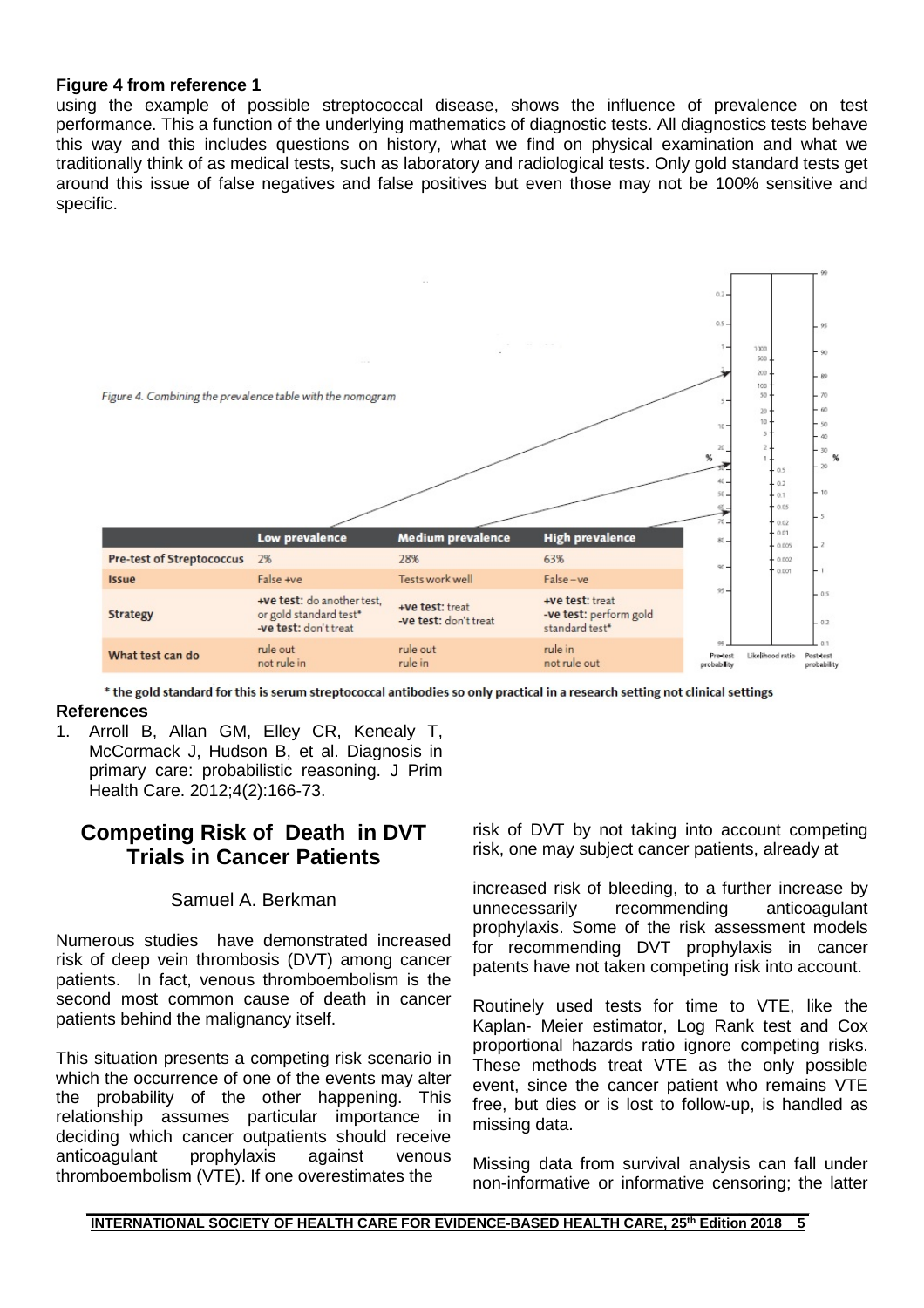would be when a group of patients already entered into a trial are excluded deliberately by the investigators and handed as missing data such as in the APEX trial involving Betrixaban where the authors excluded patients who did not get authors excluded patients who did not get This informative censoring. was criticized by the FDA as a cause of bias, and they demanded that excluded patents be reinserted into the trial whether or not they had an ultrasound. Therefore, censoring whether informative or noninformative, deals with handling of missing information. With respect to competing risk one is dealing with noninformative censoring.

The VTE status of the cancer patient is unrelated to whether or not the patient is censored if he dies, because his risk of DVT is instantly reduced to zero, In other words the Kaplan Meier curve by censoring death as uninformative for VTE status, erroneously assumes that patents who have died and not developed clinical DVT ante mortem, remain at risk for DVT after death. Since the risk drops to zero with death, this situation gives rise to overestimation of the incidence of DVT in cancer patients, unless a mechanism for including CR is included. Because the incidence of DVT calculated by Kaplan Meier, Log Rand or Cox regression will always be greater than 0, such methods will invariably erroneously inflate the risk.

A 2015 trial done by Dr. Ay looking at 1542 cancer patients compared the risk of DVT using Cox proportional analysis versus more complicated methods that accounted for CR such as Stata's stomped suite in patients with malignancies. They detected biased estimates of the VTE risk from using the usual methods and that the magnitude of bias was a direct function of competing mortality. That is to say that the bias tended to be negligible in cancer patients with low mortality but was considerable in patients with high-risk of death.

This observation makes sense since the greater the number of deaths, the more censoring and overestimation, as the risk of DVT after death is not the same as a person who is lost to follow up or still alive. In Ay's study, the risk of DVT was calculated at 7.22% with Kaplan-Meier (KM) and 6.74% with competing risk (CR) at 12 months and 8.4% versus 7.54% at 24 months. These results may not seem like major differences, but when one looks at subgroups of patents with high mortality, they can be substantial.

Several registry studies have indicated that cancers of the pancreas, lung and brain are associated with the highest mortality consequently the highest rate of thrombosis. While these high thrombosis rates are clearly related to the thrombogenicity of the tumor, the lack of factoring in CR further increases the percentages.

The result of the trial showed that death was clearly present as a competing risk and the Kaplan Meier consistently overestimated it. The reason was that<br>by censoring death as uninformative for VTE by censoring death as uninformative status, Kaplan Meier erroneously assumed that people who have died but not developed DVT remain at risk for DVT rather being viewed at 0 risks.

Another article by Blix from 2017 is consistent with these results as it shows that overestimation is most likely to occur in patients with aggressive malignancies because this is the population where one observes the most deaths. It also most frequently occurs in the 6 months after diagnosis because this is the period when death is the highest.

The authors used data from the Scandinavian Thrombosis and cancer cohort that included 144,952 subjects. The conclusion of the study was that thrombosis rate was indeed increased by the mortality rate of the cancer and lack of correcting for competing risk as well as the proximity to diagnosis of the cancer. The authors emphasized that this matter must be taken into account when considering cancer patients for prophylaxis for DVT. While prophylactic anticoagulation seems harmless enough, in the Apex trial 7 patients had cerebral hemorrhages on prophylactic dose enoxaparin versus 2 with Betrixaban.

Nobody is suggesting that that cancer associated thrombosis isn't a significant cause and concern in and of itself with an incidence considerable higher than the general population. However, when one takes into account mortality particularly in cases with aggressive malignancy as well as proximity to time to diagnosis, there are overestimates based upon competing risk which need to be considered when assessing the need for DVT prophylaxis as bleeding risk is also significant in cancer patents.

#### **References**

- 1. Ay, C et al, Estimating the risk of venous thromboembolism in patients with cancer in the presence of competing mortality, journal of thrombosis and Haemsotasis,2015;13 390-7
- 2. Blix, K Impact to time since diagnosis and mortality rate on cancer associated venous thromboembolism: the Scandinavian thrombosis and cancer cohort, Journal of thrombosis and hemostasis, 2018; 16; 1327-35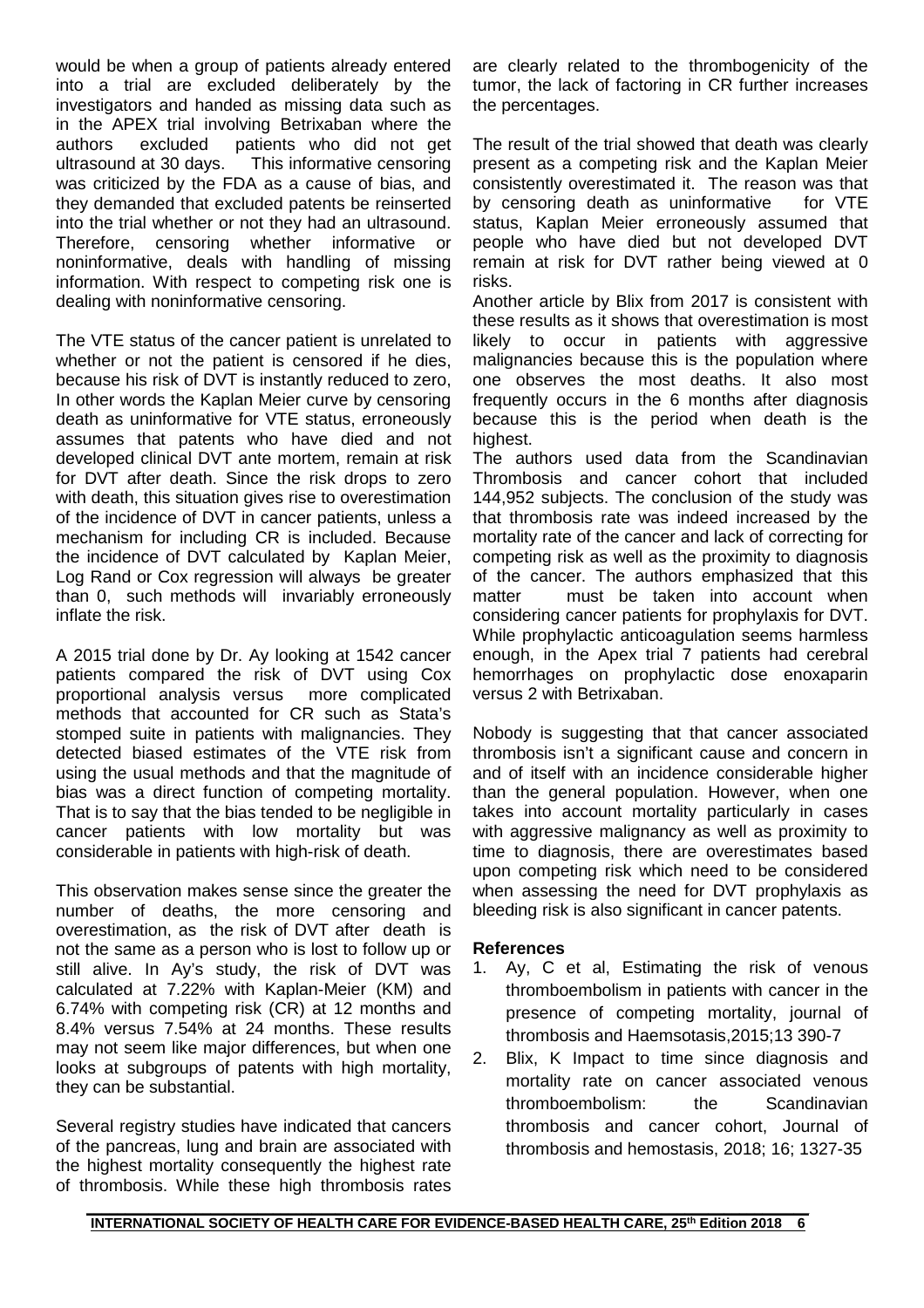- 3. Cohen A, Extended Thromboprophylaxis with Betrixaban in acutely ill patients (APEX trial)
- 4. NEJM 2016; 375: 534-44

# **Teaching Evidence-Informed Practice (EIP): A Comprehensive Approach**

### Ekaterini Papadopoulou, Jane D. Saxton, Susan Banks

Bastyr University's approach to teaching evidencebased medicine (EBM), also referred to as EIP, is both typical and innovative. In 2014, the *Journal of the Medical Library Association* published a study of EBM instruction at 115 institutions offering four-year medical degree programs, mapping the most common approaches.<sup>1</sup> EIP instruction in Bastyr's naturopathic medicine clinical doctorate program aligns well with trends: concepts and basic skills in year 1, leading to efficient integration of evidence into clinical practice by year 4. Innovative aspects of the EIP program include the degree of librarian involvement and its primary focus on practitioner process, discussed in more detail below.

Close collaboration between librarians and clinical faculty distinguishes this EIP instruction. A librarian is embedded in Integrated Case Studies (ICS), a six-quarter, required course that meets weekly in years 1 and 2 of the four-year program. Librarycreated EIP components (assessments, tutorials, exercises) play a major role in ICS classes, which are co-taught by basic science and clinical faculty members and a senior librarian. Entering students take a pre-assessment "test" in the first ICS class session to collect cohort level data. Data from a post-assessment "test" in the final quarter of year 2 is compiled at both the individual and the cohort levels; students scoring below the baseline are required to remediate with a librarian. As students progress through years 3 and 4, they apply the EIP approach to clinical care utilizing standard EBM tools such as PICO, specialized filters (e.g. PubMed's *Clinical Queries*, Embase's PICO search), clinical consult resources (e.g. BMJ Best Practice, Dynamed, UpToDate), and statistics calculators to find and assess relevant research.

The EIP curriculum introduces various ways of conceptualizing the evidence base. Limitations inherent to the hierarchical "evidence pyramid" present a challenge to teaching EIP in a program emphasizing wellness, prevention and individualized care. As W.B. Jonas, M.D., stated in 2005, "[t]he evidence hierarchy is too simplistic for much of medicine …. As every clinician knows, patients recover for complex and interacting reasons, many of which are not additive and cannot

be isolated in controlled environments." <sup>2</sup> Various alternatives to a pyramid model have been proposed, including an "evidence circle,"3 and an "evidence funnel," created and described in detail by Paul M. Finch.<sup>4</sup>

In both EBM/EIP and Finch's view, the clinician's ability to locate and assess the relevance of existing research is just as important as, for example, compiling case histories and evaluating test results. The evidence funnel models *process by* arranging methodologies horizontally, with expert opinion and untested theories off to the sides; this broad array filters down to potentially relevant research, informed evaluation, and, finally, integration with patient preferences and values. Librarians teach both evidence models: the funnel emphasizing the practitioner's process in broadly searching for then carefully assessing the quality of evidence; the pyramid directing attention to strengths and limitations inherent to top tier research methodologies. Thus, the EIP curriculum both supports and expands the EBM approach by encouraging inquisitiveness and ensuring that students graduate with the high-level research literacy skills required for clinical decision-making. To identify *the best suited* answer for the patient and the question at hand, the funnel model complements the familiar evidence pyramid, inviting students and practitioners to adopt a process view in engaging with the research base relevant to patient care.

#### **References**

- 1. Blanco MA, Capello CF, Dorsch JL, Perry G, Zanetti ML. A survey study of evidence-based medicine training in US and Canadian medical schools. J Med Libr Assoc. 2014;102(3):160- 168. doi:10.3163/1536-5050.102.3.005.
- 2. Jonas WB. Building an evidence house: Challenges and solutions to research in complementary and alternative medicine. Complement Med Res. 2005;12(3):159-167. doi:10.1159/000085412.
- 3. Walach H, Falkenberg T, Fønnebø V, Lewith G, Jonas WB. Circular instead of hierarchical: methodological principles for the evaluation of complex interventions. BMC Med Res<br>Methodol. 2006;6(1):29. doi:10.1186/1471doi:10.1186/1471-2288-6-29.
- 4. Finch PM. The evidence funnel: Highlighting the importance of research literacy in the delivery of evidence informed complementary health care. J Bodyw Mov Ther. 2007;11(1):78- 81. doi:10.1016/j.jbmt.2006.09.001.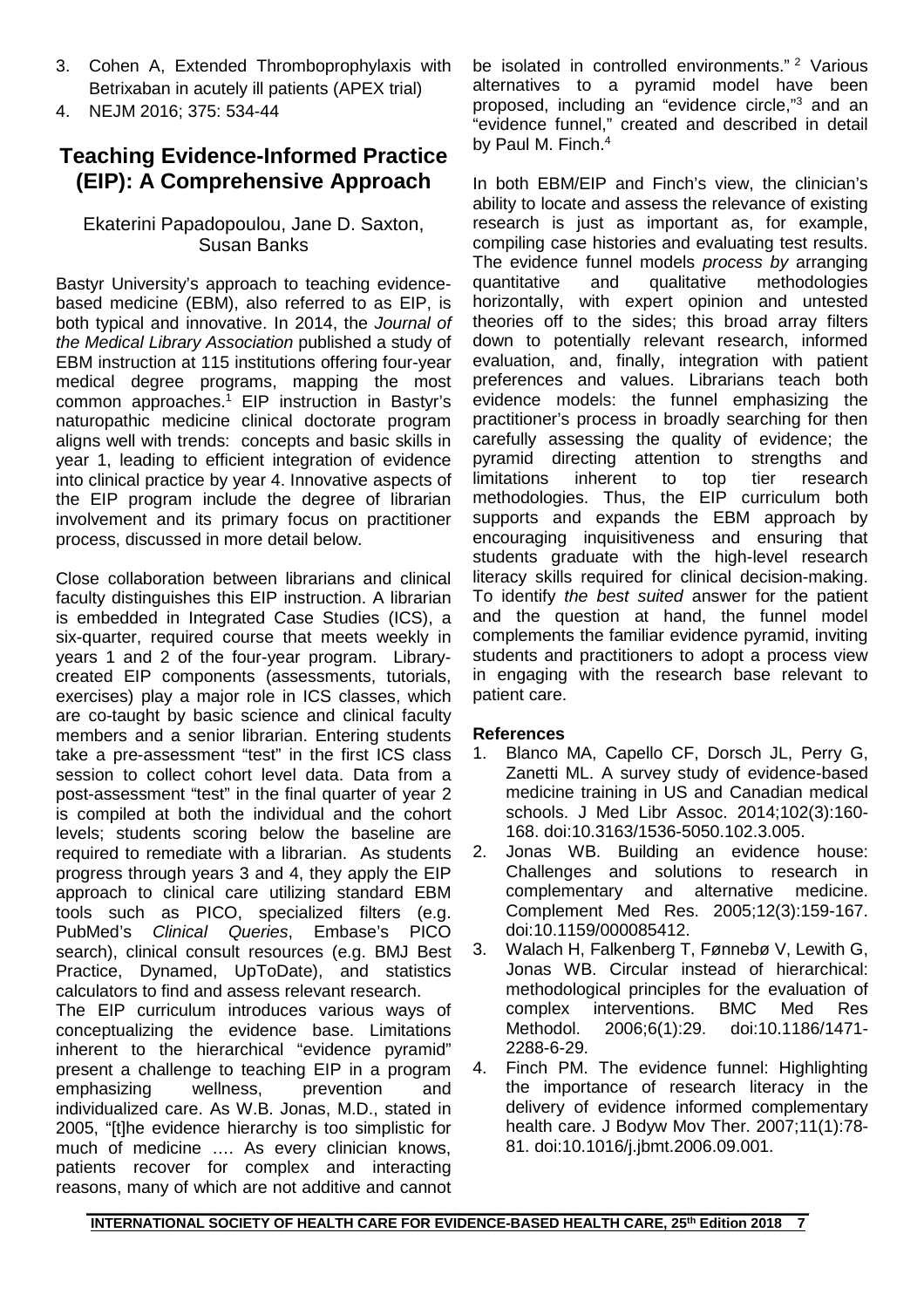# **Incorporation of Evidence Based Medicine in Medical Professionals' Education in Bulgaria.**

Nikoleta Leventi, Antoniya Yanakieva,

Public health decisions should be informed by the best available evidence. In the Faculty of Public Health in the Medical University – Sofia we have integrated an evidence-based medicine (EBM) course into three programs of study: (1) Public Health and Health Management, Bachelor's and Master's programs, and (2) the Clinical Trial Management Master's program. The department of Health Technology Assessment (HTA) provides this course in order to familiarize students with the process of HTA. According to the International Society for Pharmacoeconomics and Outcomes Research (ISPOR) "HTA is defined as an evidence– based multidisciplinary process intended to support healthcare decision making by assessing properties and effects of one or more new or existing health technologies in comparison with a current standard. Aiming at determining added value, HTA uses explicit analytical frameworks based on research and the scientific method in a systematic, transparent, unbiased way."[1] Positive feedback regarding the EBM course led us to explore incorporating this material into our medical students' curriculum.

A survey about the incorporation of EBM course into medical professionals' education in Bulgaria is ongoing, and we currently have completed surveys from 610 participants: 300 clinicians (physicians, dentists, nurses, midwives, and physiotherapists) and 310 students. The questionnaire includes three<br>parts: (1) demographic characteristics of parts: (1) demographic characteristics of respondents, (2) attitudes towards EBM, and (3) applicability of EBM in their daily clinical work.

The purpose of this survey is to explore the impact of EBM knowledge on the development of professional competencies, and on informing healthcare delivery. We look forward to presenting the results of our survey in a future Newsletter article.

1.<https://www.ispor.org/>

# **Finding, Interpreting and Using Systematic Reviews: An Evidence Synthesis Workshop in Kenya, Kilifi**

### Michael McCaul

The role of systematic reviews is increasingly recognised in Sub-Saharan Africa, where there is a need for evidence-based policies and practices to address the huge burden of disease. In order to effectively use evidence, all healthcare workers, decision-makers and researchers need to be able to find, critically appraise and interpret systematic reviews. As part of the Effective Health Care Research Consortium (EHCRC) [www.evidence4health.org,](http://www.evidence4health.org/) staff members from the Centre for Evidence-based Health Care (CEBHC) at Stellenbosch University, Cochrane South Africa and the Liverpool School of Tropical Medicine (LSTM) developed a 3-4 day course, Primer in Systematic Reviews, which aims to equip participants with the knowledge and skills to find, appraise and use systematic reviews of therapeutic interventions. The course makes use of interactive presentations, group work and relevant systematic reviews to enhance learning. The course was first offered in Tanzania in 2012, and has since been implemented in various African countries, tailored to the specific needs of participants.

From 24-27 July 2018, facilitators from the CEBHC and the Ministry of Health, in Kenya, as part of Cochrane Africa [\(https://africa.cochrane.org/\)](https://africa.cochrane.org/), offered the 4-day workshop to 29 junior and senior health researchers at the KEMRI|Wellcome Trust Research Programme in Kilifi, Kenya. The learning objectives for the workshop were for participants, on completion of the course, to be able to: (1) outline the rationale for research synthesis; (2) identify components of a high quality Cochrane systematic review; (3) identify relevant systematic reviews after formulating clear questions using the PICO (population, intervention, control, outcome) format; (4) critically appraise therapeutic reviews, including statistical interpretation of meta-analysis; (5) interpret a GRADE profile table; and (6) outline key issues that need to be considered when applying the findings to health policy and practice.

On the first day we divided participants into five small groups, which they remained in for the duration of the course. Each group received a unique scenario, describing an area of uncertainty, and had to develop a clear research question using the PICO format, develop a search strategy and search for evidence to answer their question, critically appraise a randomized controlled trial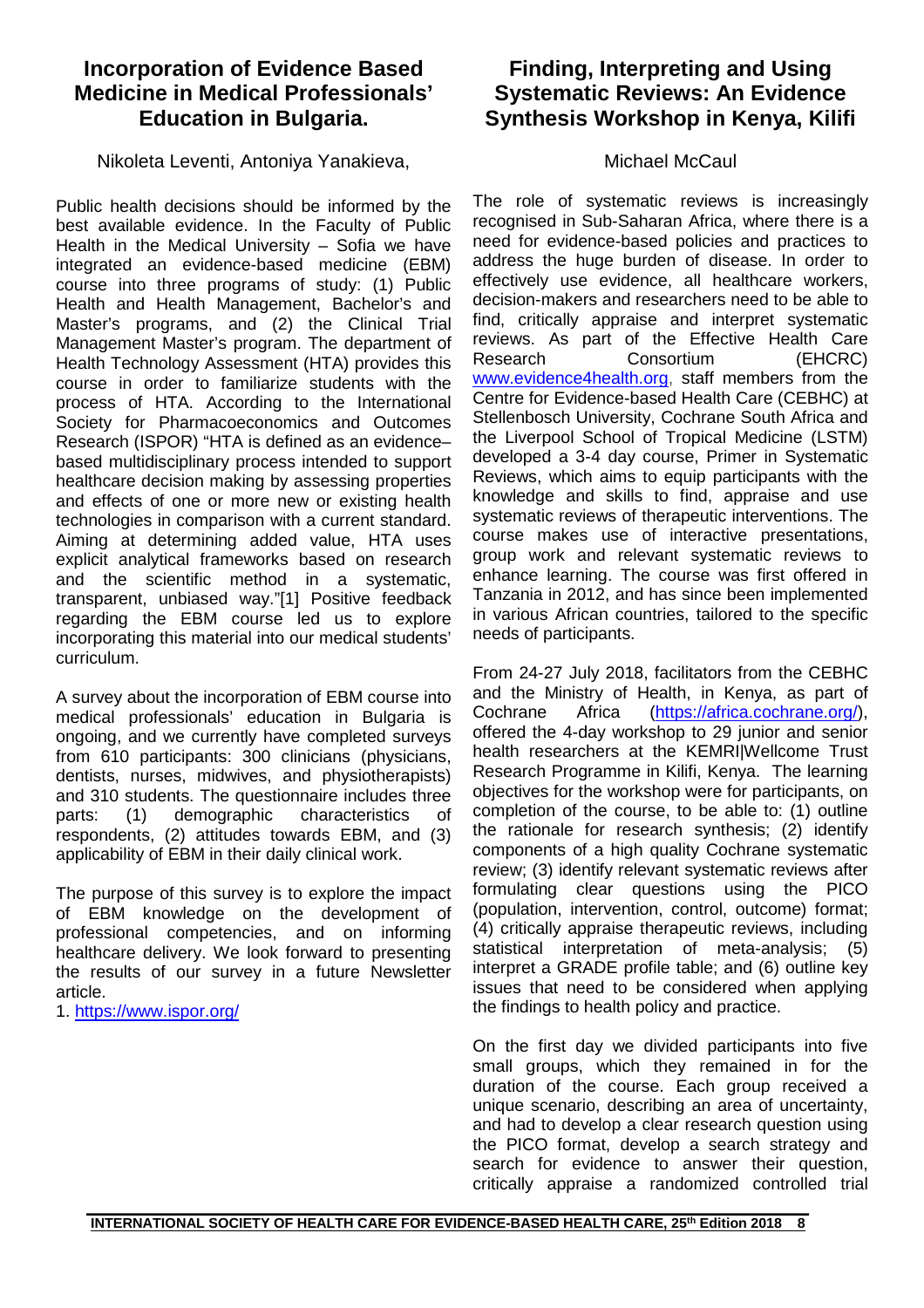(RCT) related to their question, and critically appraise and interpret the results of a systematic review relevant to their question. The RCT and systematic review were provided beforehand as part of the course materials, to save on reading time, prepare and orientate students to the topic. The topics included oral iron supplementation in malariaendemic areas, task-shifting for initiating and maintaining antiretroviral treatment, fixed dose versus single formulation of drugs for tuberculosis, interventions to improve coverage of childhood immunisation, and pre-exposure prophylaxis to prevent HIV. Participants actively engaged with each other in their small groups and contributed to discussion during feedback sessions. Their evaluation of the workshop was positive, with many commenting on the relevance and timeliness of the training. Participants also suggested expanding the scope beyond systematic reviews of therapeutic interventions.

There has been a lot of interest in the course since its inception in 2012. However, as the course is resource and time intensive, it is not always feasible to offer it in the above format. In order to reach a wider audience, we therefore transformed the existing 4-day face-to-face course into an online short course. This online Primer in Systematic Reviews is aimed at clinicians and policy makers, who often don't have the time to attend a face-toface workshop. The online Primer runs over 6 weeks, with approximately 2-3 hours required every week by participants. Content includes voice-over presentations, key readings, forums discussions and resources, exercises and weekly assessments. Participants can either complete the course as a certificate of attendance or upon completing the assessments, receive a certificate of competence.

Both the face-to-face and online Primer in Systematic Reviews courses have been well received and have contributed to building capacity in finding, using, appraising and interpreting systematic reviews of therapeutic interventions.

Some key Tweets and pictures from the event: <https://twitter.com/cebhc/status/1022459388790022144> <https://twitter.com/cebhc/status/1022450839347183616> <https://twitter.com/cebhc/status/1021720794974408704> <https://twitter.com/cebhc/status/1021666402028150785>

Contact person: Michael McCaul, [mmccaul@sun.ac.za](mailto:mmccaul@sun.ac.za)

Researcher, Centre for Evidence-based Health Care (CEBHC), Stellenbosch University, South Africa

#### **Acknowledgements:**

This course was developed by the Effective Health Care Research Programme Consortium in 2012, funded by UK aid from the UK Government for the benefit of developing countries (Grant: 5242).

*Global Evidence Synthesis Initiative for support to set the course up as an online course.*

# **Engaging Health Systems to Support Evidence-Based Healthcare: A Perspective From the Brazilian Workshop on Evidence Based Clinical Practice**

Suzana Alves da Silva on behalf of the Brazilian Working Group on Evidence Based Clinical Practice

The Brazilian Workshop on evidence based clinical practice (EBCP) is an initiative launched in 2006 in Brazil in partnership with McMaster University and the New York Academy of Medicine. The workshop uses the McMaster approach of small group<br>activities interspersed with large group interspersed with large group presentations as vehicle for learning<sup>1</sup>, enhanced by an immersion environment in a resort out of the city of Rio. It has relied on non-Portuguese speaking faculty and Brazilian facilitators trained in EBCP concepts in one or another institution.<sup>1</sup> The workshop timeline can be divided into two phases, the 1st from 2006 to 2011, focused on critical appraisal of literature and the  $2^{nd}$  phase, which started in 2012, expanding the initial focus into three other dimensions (1. Interpretation of study results 2. Guideline development and 3. Guideline implementation) in order to be able to attend local needs.

The 1<sup>st</sup> phase of the Workshop was attended mostly by participants from the Brazilian Health Ministry whose main objective was to learn how to identify and critically appraise available evidence. EBCP concepts were applied to participants' own scenarios within the context being faced in the Ministry. The main purpose was to provide these participants with content and tools that would allow them to create a capacity building initiative within the government in the arena of health technology assessment (HTA). In 2010,<sup>2</sup> the workshop gained the attention of private health care organizations including health insurers and regulatory agencies, which led the workshop to its 2<sup>nd</sup> phase in 2012. With the participation of these new attendees the workshop had to be adapted into a model that encompassed not only the needs for capacity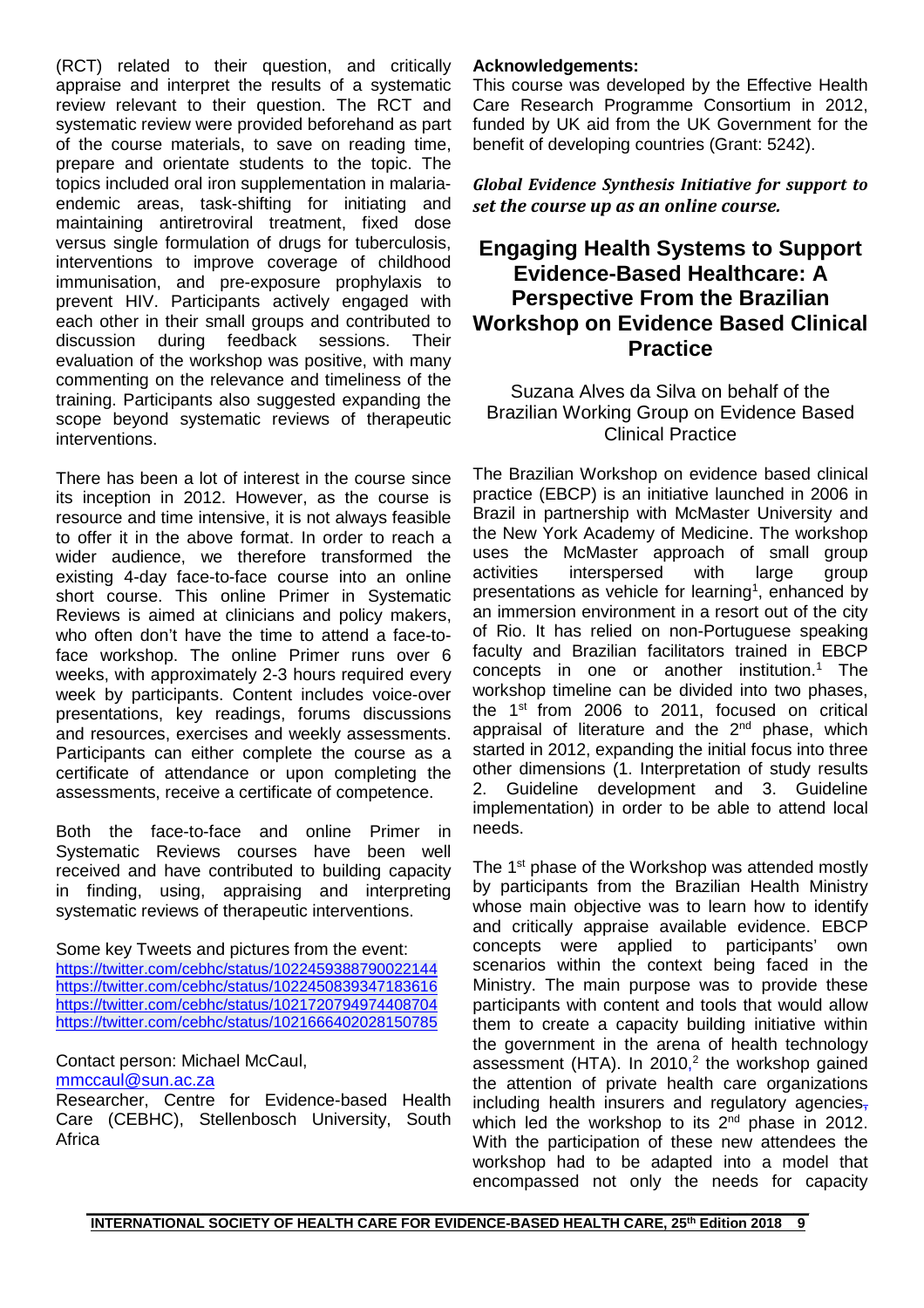building in critical appraisal, but also implementation and use of scientific literature to inform decisionmaking in several levels of a healthcare.

Attendees of the 2<sup>nd</sup> phase of the Workshop comprised mostly physicians linked to regulation and implementation of standards of care as well as decision-makers in the top level of participating organizations. The Workshop itself was divided into four tracks: (1) critical appraisal; (2) interpretation of the results of different studies, where executives could learn how to use evidence to inform their decision; (3) use of GRADE for developing<br>recommendations; and (4) adaptation and recommendations; and (4) adaptation and implementation of guidelines. What we observed in these past years is that about 30% of participants return to the workshop to reinforce their training and discuss use of evidence to issues such as:

- Modification of processes used within the Brazilian National Regulatory Agency of Health (ANS) to determine the incorporation or disincorporation of health technologies in the national list of mandate coverage.
- Dialogues with healthcare providers, medical associations and regulatory agencies about new models of payment other than fee for service.
- Elaboration and implementation of standards of care to control costs of overutilization of health technologies.
- Identification and interpretation of scientific evidence to inform the judicial system on litigation and coverage obligations by health payers.
- Enhancement of the quality of health technology assessments and health policies made within organizations.

It is our general perception that these Workshops have enhanced the capacity of healthcare organizations in HTA initiatives and formulation and implementation of health policies. Next steps are to formally evaluate the effect of Workshops within participating organizations, including core concepts acquired and concrete examples of resulting decisions.

References

#### **References**

- 1. Silva SAd, Pazos ME, Wyer P. The Challenge of Teaching Evidence Based Clinical Practice (EBCP): Customizing Content to Accommodate Learners' Needs *Newsletter of the International Society for Evidence-Based Health Care.*  2013;13. [http://www.isehc.net/wp](http://www.isehc.net/wp-content/uploads/2011/12/October-2013.pdf)[content/uploads/2011/12/October-2013.pdf.](http://www.isehc.net/wp-content/uploads/2011/12/October-2013.pdf) Accessed Nov 23, 2018.
- 2. Pazos MEC, Silva SAd, Souza PCPd, Cardoso PJR. Methodological issues related to mandatory

coverage policies of the Brazilian Regulatory Agency (ANS) to be followed by Brazilian Private Health Plans (BPHP). *BMJ Quality & Safety.*  2013;22(Suppl 1):A15.11-A15.

# **SOURCE Evidence-Based Surgery Program Update**

### Achilles Thoma, Jessica Murphy

The members of SOURCE (Surgical OUtcomes Research Centre) continue to add to their "Users' Guide to the Surgical Literature" article series. Since our update in 2017, two new articles have been published in the Canadian Journal of Surgery. One focused on the appraisal of non-inferiority trials (1), and the other on qualitative studies (2); both, in surgery. There is now a total of 21 articles within this series that should appeal to surgeons of all subspecialties. We found from past experience that surgeons had difficulty appreciating the JAMA Users' Guides as the clinical scenarios were nonsurgical.

At the last SOURCE Evidence Based Surgery (EBS) workshop in February 2018, over 20 participants from the McMaster University affiliated hospitals attended and learned about power and sample size from our five experienced tutors.

The largest accomplishment for SOURCE this year was the completion of a book, inspired by the article series. This book, titled "Evidence-Based Surgery: A Guide to Understanding and Interpreting the Surgical Literature" is being published by SPRINGER, and will be released in 2019. The coeditors of the book are: Achilles Thoma MD, MSc, Sheila Sprague PhD, Sophocles Voineskos MD, MSc, and Charles H. Goldsmith PhD. This book contains 32 chapters, each focusing on a specific area within the surgical literature; examples of chapters include: simple statistical tests and pvalue, opinion pieces in surgery, and clinical practice guidelines. Each chapter begins with a surgical clinical scenario, followed by an introduction to the theme of the chapter, the literature search to find the best evidence, and a set of questions to appraise an identified article. We believe this book will of great value to all surgeons, surgical residents and Fellows, and serve as an excellent resource for surgical Journal clubs. If you are interested in more information, or in purchasing a copy of this book please contact Jessica Murphy (murphj11@mcmaster.ca)

Our annual workshop will take place on Wednesday February  $6<sup>th</sup>$  from 12:00-4:00pm at the Juravinski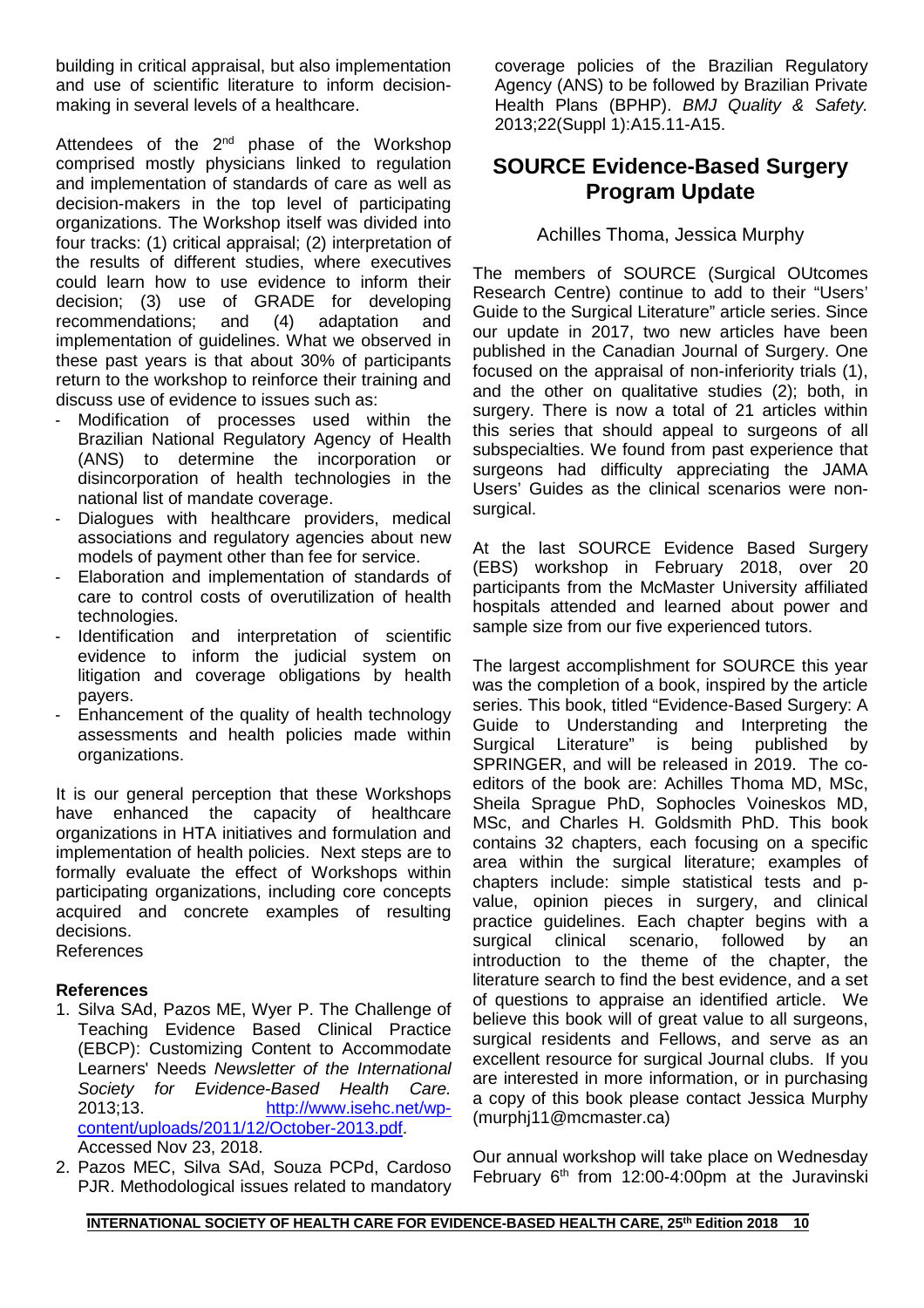Hospital in Hamilton. This year's topic is Health Related Quality of Life (HRQOL), and the workshop is free of charge. To register for the SOURCE<br>workshop please contact Jessica Murphy contact Jessica (murphj11@mcmaster.ca).

### **References**

1. Thoma A., Farrokhyar F., Waltho D, Braga LH., Sprague S., & Goldsmith CH. Users' guide to the surgical literature: how to assess a noninferiority trial. *Canadian Journal of Surgery.* 2017; 60(6): 426-432.

Gallo L., Murphy J., Braga LH., Farrokhyar F., & Thoma A. Users' guide to the surgical literature: how to assess a qualitative study. *Canadian Journal of Surgery.* 2018; 61(3): 208-214.

### **McMaster Evidence-Based Clinical Practice Workshops**

ExperiencetheBESTinEVIDENCE-BASED Health Care Education

### **Monday, June 3rd - Friday, June 7th, 2019**

Come to McMaster, the birthplace of evidencebased health-care, where we offer an optional precourse in addition to one of two closely related workshops. The first caters to clinicians who wish to improve their clinical practice through enhanced skills in reading, interpreting, and applying the medical literature. The second is designed for clinician The second is designed for clinician educators interested in enhancing their skills for teaching the principles of evidence-based practice to others. Both workshops are tailored to faculty and community internists, hospitalists, and senior and incoming chief residents.<br>
What is Evi

#### Evidence-Based Clinical **Practice/Evidence-Based Medicine?**

Evidence-based clinical practice (EBCP) is an approach to health-care practice that explicitly acknowledges the evidence that bears on each patient management decision, the strength of that evidence, the benefits and risk of alternative management strategies, and the role of patients' values and preferences in trading off those benefits and risks.

#### **Why are Evidence and Values or Preferences Important?**

Clinicians are confronted daily with questions about the interpretation of diagnostic tests, the harm associated with exposure to an agent, the prognosis of a disease in a specific patient, the effectiveness of a preventive or therapeutic intervention, and the relative costs and benefits associated with these decisions. Both clinicians and policy makers need to know whether the conclusions of a primary study or a systematic review are valid, and whether recommendations in clinical practice guidelines are sound.

Members of the Health Research Methods, Evidence, and Impact (HEI) at McMaster University, in collaboration with other colleagues trained in both medicine and in clinical epidemiology, have developed a set of common sense strategies to assist in the critical appraisal of evidence. They have also developed approaches explicitly considering values and preferences in clinical decision-making, thereby encouraging the practice of EBCP.

### **Workshop Objectives**

**Optional Pre-course:** An additional 4-hour pre-course for individuals wishing for an overview or refresher on basic EBM concepts. The pre-course requires separate registration and fees in addition to the main workshop registration. Participants must register for the Workshop to be eligible to take the Pre-course.

**Both streams:** To help participants advance their skills in critically appraising the literature, and their skills in acknowledging and incorporating values and acknowledging and incorporating values and preferences in clinical decision-making.

**Improve your practice stream**: To acquire an understanding of common epidemiological concepts (e.g. interpreting hazard ratios, confidence intervals, critical appraisals of a systematic review) and advance their skills in using the literature for quality assurance, improving practice, and judging comparative effectiveness of health care interventions.

**Teaching stream**: To help participants learn how to teach EBCP using a variety of educational models in different settings, with different types of learners.

#### **Workshop Format**

The Pre-Course is presented in a Large group setting over a 4 hour morning session. The workshop is offered as a one-week intensive course in small group format. Participants will be learning in interactive small groups led by clinical epidemiologists and practitioners from McMaster and other institutions. The workshop will consist of small and large group sessions, individual study time and, for the teaching stream, opportunities for workshop participants to lead teaching sessions using their own ideas, materials, and reflecting their own experiences.

#### **Workshop Materials**

Prior to and at the workshop, participants will have access on-line to educational materials that include literature on critical appraisal and EBCP, the small group learning format, a set of clinical problems, JAMA evidence, and a variety of other EBCP aids.

#### **Why come to McMaster University?**

McMaster University is not only the birthplace of evidence-based medicine, and has produced the definitive evidence-based health care texts, we also continue to lead the world in innovation and advances in EBHC practice and teaching. McMaster's workshop, running for more than 25 years, has provided the model for EBHC workshops throughout the world. Over this time, we have developed a cadre of the best EBHC educators in North America who return to the workshop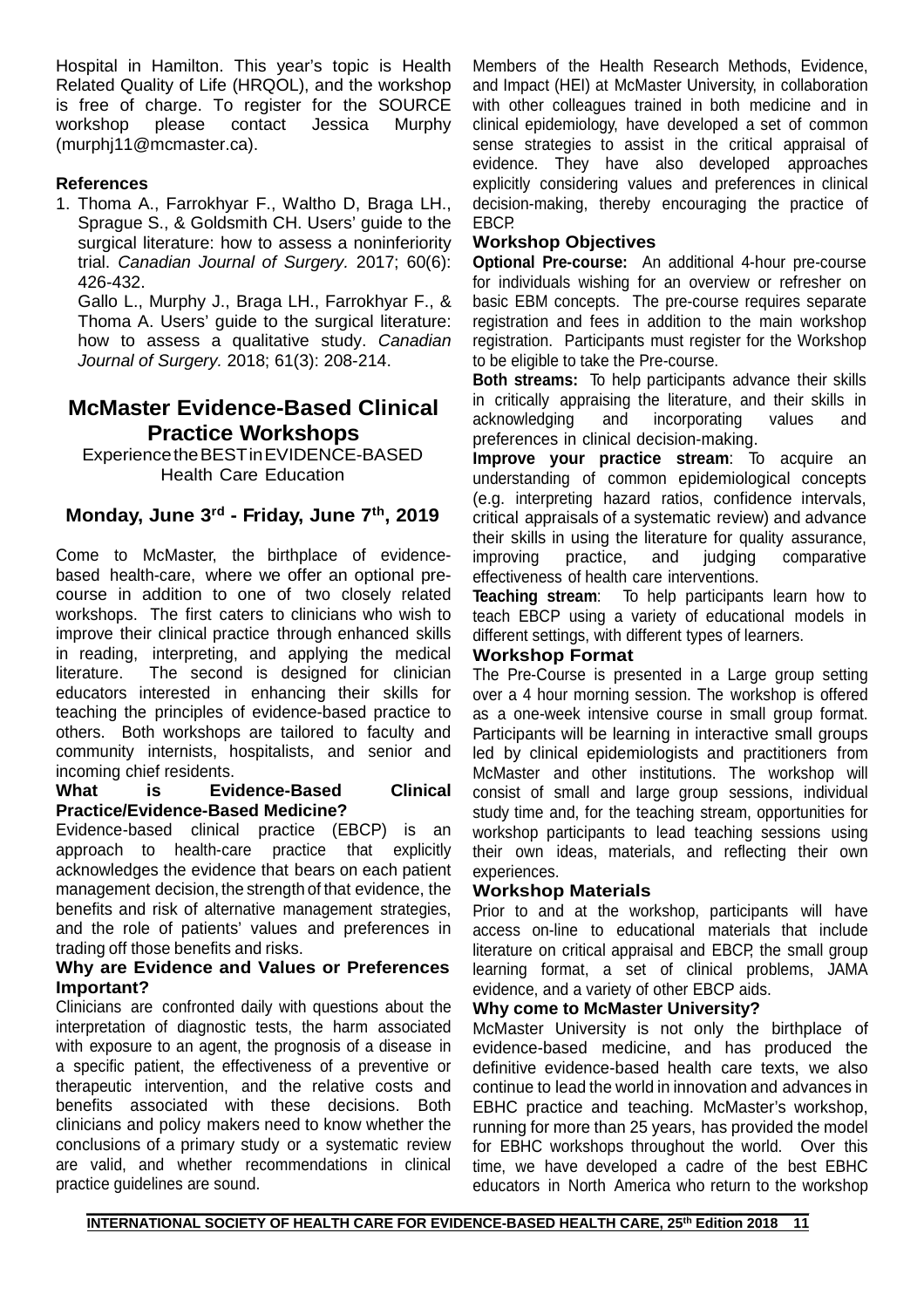year after year because of the intensely stimulating and educational environment. Come to experience the best in EBHC education!

#### **Travel Facilities and Accommodation**

The workshop will be held at McMaster University. Upon confirmation of a definite placement in the workshop, you will receive a formal letter, access to the website and background and introductory materials will be provided with general information regarding specifics of the workshop, accommodation and travel. Travel and accommodation arrangements are the responsibility of the Registrant. Modest accommodation is available on campus. Other accommodations are available in city hotels, 10-30 minutes away by foot, bus or car.

#### **\$200 discount if you register before Dec 31, 2018**

| <b>REGISTRATION FEES</b>                  | Canadian \$    |                            |
|-------------------------------------------|----------------|----------------------------|
| <b>Optional Pre-course</b>                | \$400.00       | + 13% Harmonized Sales Tax |
| One member from an institution            | \$2800.00      | + 13% Harmonized Sales Tax |
| Two members from an institution           | \$2500.00 each | +13% Harmonized Sales Tax  |
| Three or more members from an institution | \$2200,00 each | + 13% Harmonized Sales Tax |

13% Harmonized Sales Tax (HST # R119-035-988).

Registration fee includes, 3<sup>rd</sup> Edition – Users' Guide to the Medical Literature, photocopying services, access to computer literature searching, Lunch for Pre-course Participants and dinner on the first and last evenings.

**Register online at:** <https://ebcp.mcmaster.ca/>

#### **Please Direct Any Inquiries to:**

Gail Clark EBCP Workshop Coordinator E-mail: clarkg@mcmaster.ca Telephone: 905.525.9140 X 22900 Laurel Grainger EBCP Workshop Registrar E-mail: graing@mcmaster.ca Telephone: 905.525.9140 X 23162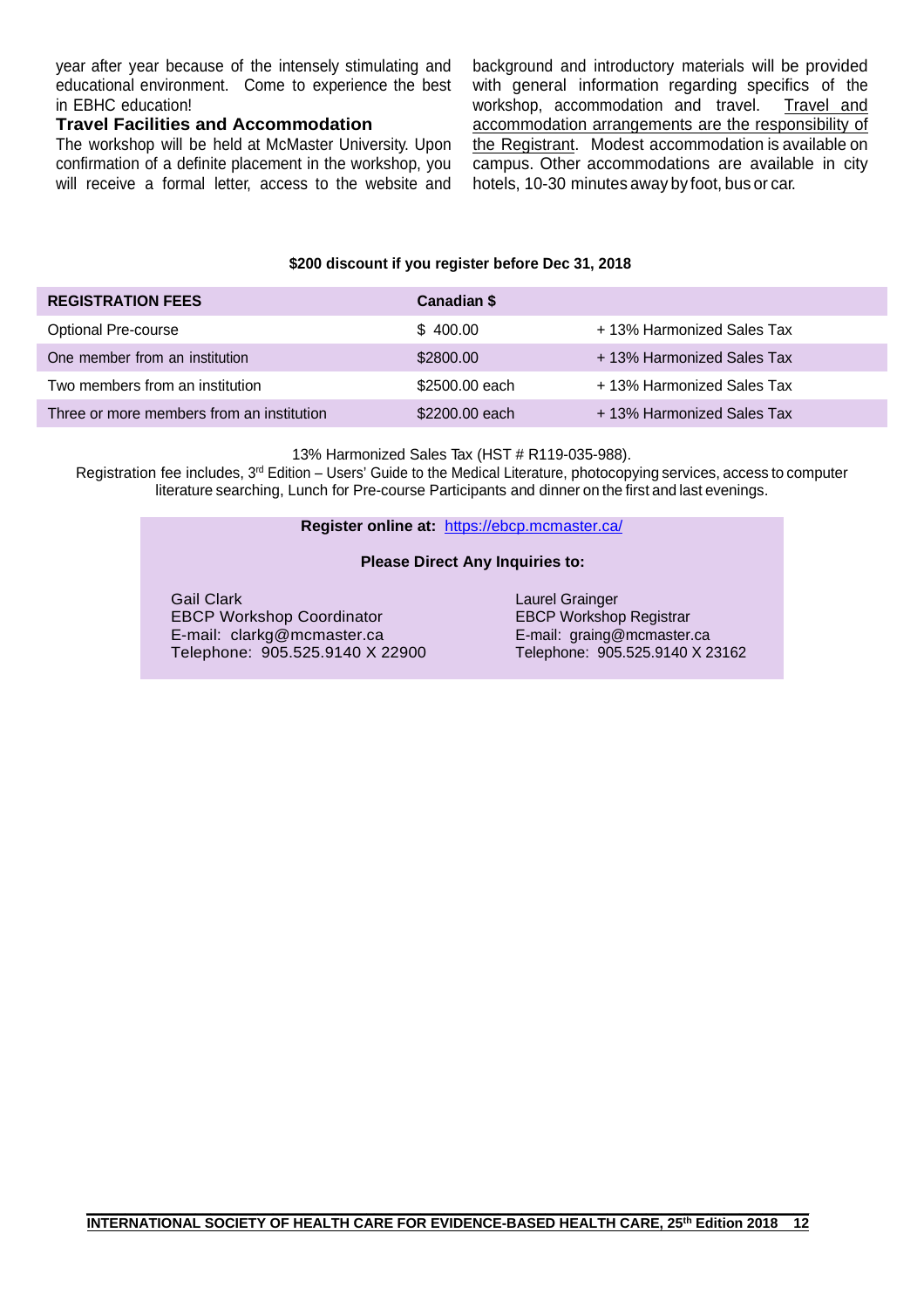### **GUEST CONTRIBUTORS**

**Bruce Arroll [bruce.arroll@auckland.ac.nz](mailto:bruce.arroll@auckland.ac.nz)**

> **Susan Banks [SBanks@bastyr.edu](mailto:SBanks@bastyr.edu)**

> **Sam Berkman sberkman@ucla.edu**

**Suzana Alves da Silva [suzanaalvessilva@gmail.com](mailto:suzanaalvessilva@gmail.com)**

**Tamara Kredo tamara.kredo@mrc.ac.za**

**Nikoleta Leventi n.leventi@foz.mu-sofia.bg**

> **Michael McCaul [mmccaul@sun.ac.za](mailto:mmccaul@sun.ac.za)**

**Jessica Murphy murphj11@mcmaster.ca**

**Ekaterini Papadopoulou epapadopoulou@bastyr.edu**

> **Jane Saxton [JSaxton@bastyr.edu](mailto:JSaxton@bastyr.edu)**

**Nandi Siegfried [nandi.siegfried@gmail.com](mailto:nandi.siegfried@gmail.com)**

**Achilles Thoma athoma@mcmaster.ca**

**Antoniya Yanakieva a.yanakieva@foz.mu-sofia.bg**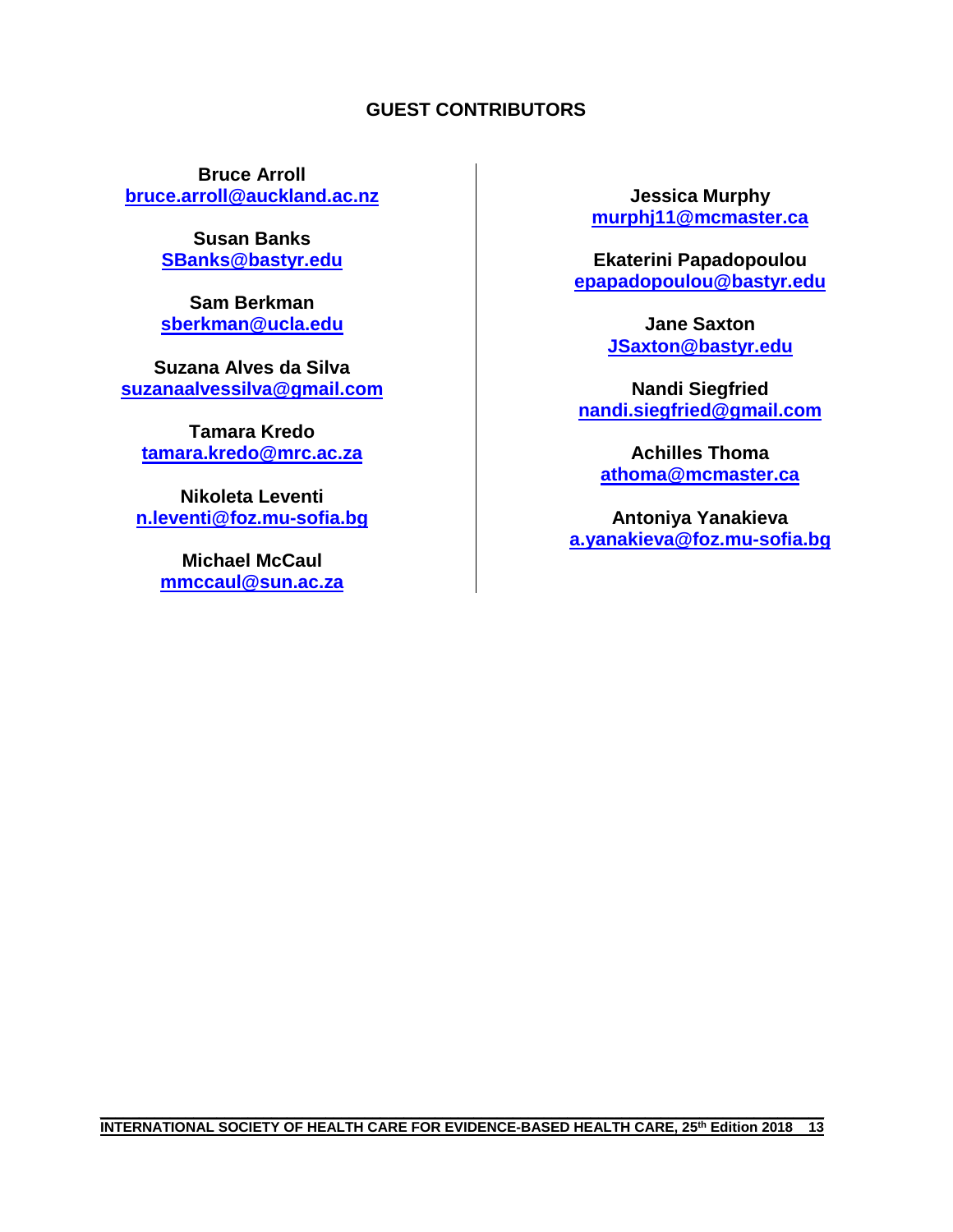# **EDITORS**

#### *Jason W. Busse*

Associate Professor, Dept of Anesthesia McMaster University, Faculty of Health Sciences Clinical Epidemiology & Biostatistics 1280 Main Street West, HSC-2U1 Hamilton, ON L8S 4K1 Canada **[bussejw@mcmaster.ca](mailto:bussejw@mcmaster.ca)**

#### *Paul Glasziou*

Professor of Evidence-Based Medicine Director of the Centre for Research in Evidence-Based Health Care, Bond University Queensland, Australia 4229 **pglaszi[o@bond.edu.au](mailto:Paul_Glasziou@bond.edu.au)**

#### *Gordon H. Guyatt*

Distinguished Professor, Clinical Epidemiology & Biostatistics McMaster University, Faculty of Health Sciences Clinical Epidemiology & Biostatistics 1280 Main Street West, HSC-2C12 Hamilton, ON L8S 4K1 Canada **[guyatt@mcmaster.ca](mailto:guyatt@mcmaster.ca)**

## **EDITORIAL ASSISTANT**

#### *Jennifer Ayres*

McMaster University, Faculty of Health Sciences Clinical Epidemiology & Biostatistics 1280 Main Street West, HSC-2C9 Hamilton, ON L8S 4K1 Canada **[ayres@mcmaster.ca](mailto:ayres@mcmaster.ca)**